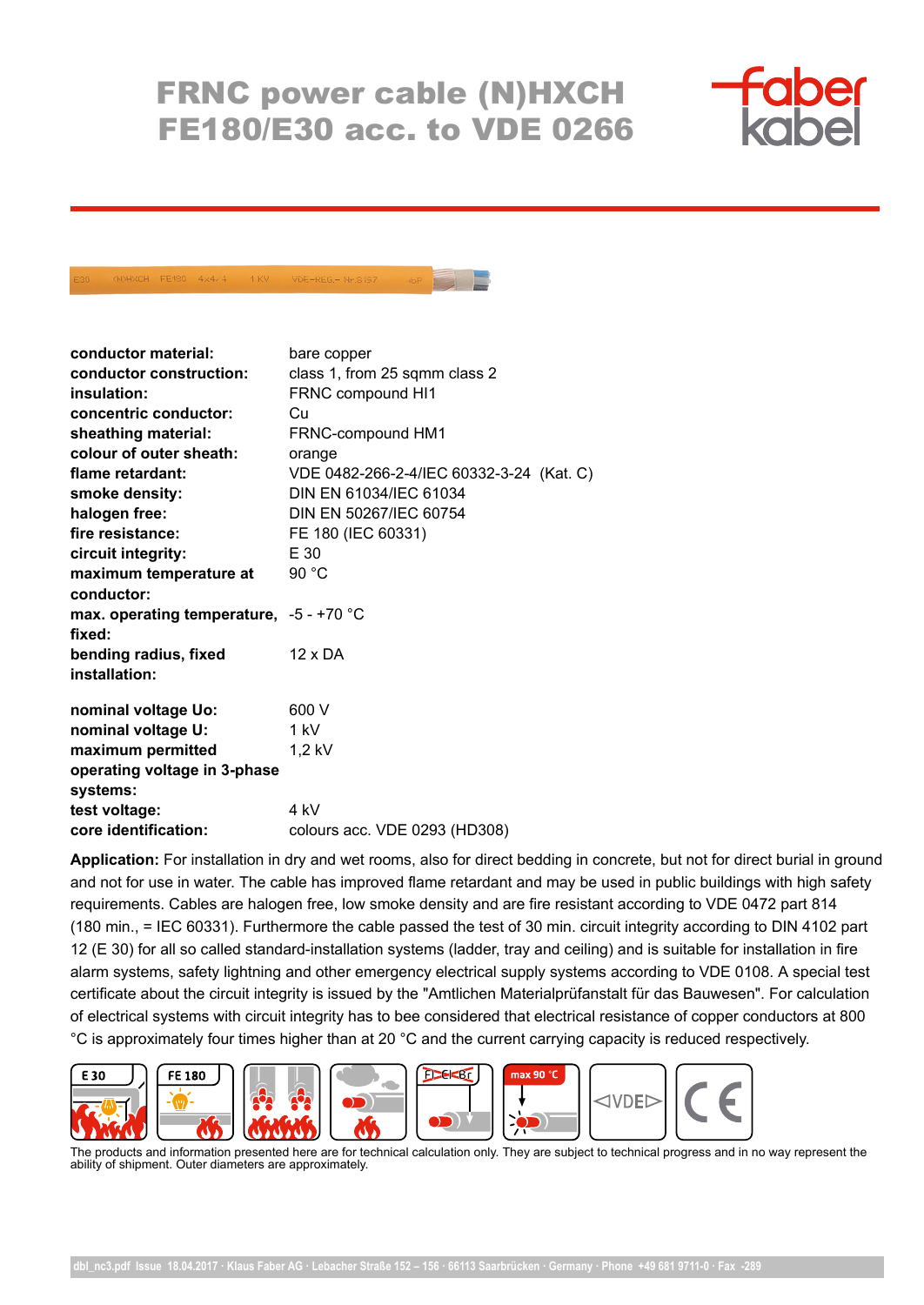## Table: Technical characteristics (N)HXCH E30

| p/n    | part name                            |            | $R_{\parallel}$<br>[Ω/km] | $I_{bl}$<br>[A] | $R_{bv}$<br>[mm] | $D_A$<br>[mm] | cu<br>[kg/km] | G<br>[kg/km] |
|--------|--------------------------------------|------------|---------------------------|-----------------|------------------|---------------|---------------|--------------|
| 011505 | NHXCH E30 02X1,5/1,5 RE<br><b>OR</b> | <b>RE</b>  | 12,1                      | 24              | 162              | 10,8          | 52            | 300          |
| 011506 | NHXCH E30 02X2,5/2,5 RE<br><b>OR</b> | <b>RE</b>  | 7,41                      | 32              | 174              | 11,9          | 80            | 350          |
| 011507 | NHXCH E30 02X4/4 RE OR               | <b>RE</b>  | 4,61                      | 42              | 186              | 12,9          | 123           | 420          |
| 013253 | NHXCH E30 02X6/6 RE OR               | <b>RE</b>  | 3,08                      | 53              | 225              | 15            | 182           | 301          |
| 011278 | NHXCH E30 03X1,5/1,5 RE<br><b>OR</b> | <b>RE</b>  | 12,1                      | 24              | 162              | 11,9          | 66            | 320          |
| 011215 | NHXCH E30 03X2,5/2,5 RE<br><b>OR</b> | <b>RE</b>  | 7,41                      | 32              | 174              | 12,9          | 104           | 380          |
| 013753 | NHXCH E30 03X4/4 RE OR               | <b>RE</b>  | 4,61                      | 42              | 258              | 17,2          | 161           | 422          |
| 013754 | NHXCH E30 03X6/6 RE OR               | <b>RE</b>  | 3,08                      | 53              | 275              | 18,3          | 240           | 513          |
| 013755 | NHXCH E30 03X10/10 RE<br>0R          | <b>RE</b>  | 1,83                      | 73              | 300              | 20,4          | 408           | 711          |
| 013756 | NHXCH E30 03X16/16 RE<br><b>OR</b>   | <b>RE</b>  |                           |                 |                  | 22,9          | 643           | 1033         |
| 013856 | NHXCH E30 03X25/16 RM<br><b>OR</b>   | ${\sf RM}$ | 0,727                     | 135             | 401              | 26,7          | 902           | 1420         |
| 013857 | NHXCH E30 03X50/25 RM<br><b>OR</b>   | RM         | 0,387                     | 201             | 507              | 33,8          | 1723          | 2342         |
| 013858 | NHXCH E30 03X70/35 RM<br><b>OR</b>   | <b>RM</b>  | 0,268                     | 255             | 585              | 39            | 2410          | 3174         |
| 013859 | NHXCH E30 03X95/50 RM<br><b>OR</b>   | RM         | 0,193                     | 314             | 657              | 43,8          | 3296          | 4269         |
| 013860 | NHXCH E30 03X120/70 RM<br><b>OR</b>  | <b>RM</b>  | 0,153                     | 364             | 711              | 47,4          | 4236          | 5299         |
| 011831 | NHXCH E30 03X150/70 RM<br><b>OR</b>  | RM         | 0,124                     | 416             | 629              | 46,9          | 5100          | 7713         |
| 011832 | NHXCH E30 03X185/95 RM<br><b>OR</b>  | ${\sf RM}$ | 0,0991                    | 480             | 678              | 52,9          | 6383          | 8810         |
| 011280 | NHXCH E30 04X1,5/1,5 RE<br><b>OR</b> | RE         | 12,1                      | 24              | 180              | 13,9          | 81            | 249          |
| 011281 | NHXCH E30 04X2,5/2,5 RE<br><b>OR</b> | <b>RE</b>  | 7,41                      | 32              | 192              | 14,1          | 128           | 313          |
| 011282 | NHXCH E30 04X4/4 RE OR               | <b>RE</b>  | 4,61                      | $42\,$          | $216$            | 14,9          | $200\,$       | 412          |
| 011226 | NHXCH E30 04X6/6 RE OR               | <b>RE</b>  | 3,08                      | 53              | 240              | 16,9          | 297           | 522          |
| 011224 | NHXCH E30 04X10/10 RE<br><b>OR</b>   | <b>RE</b>  | 1,83                      | 73              | 276              | 18,9          | 504           | 746          |
| 011181 | NHXCH E30 04X16/16 OR                | <b>RE</b>  | 1,15                      | 97              | 324              | 21,9          | 796           | 1119         |
| 011167 | NHXCH E30 04X25/16 RM<br><b>OR</b>   | ${\sf RM}$ | 0,727                     | 135             | 384              | 28,1          | 1142          | 1583         |
| 011183 | NHXCH E30 04X35/16 RM<br>0R          | <b>RM</b>  | 0,524                     | 165             | 420              | 31,1          | 1526          | 2002         |
| 011227 | NHXCH E30 04X50/25 RM<br><b>OR</b>   | <b>RM</b>  | 0,387                     | 201             | 480              | 36,2          | 2203          | 2700         |
| 011168 | NHXCH E30 04X70/35 RM<br>0R          | <b>RM</b>  | 0,268                     | 255             | 528              | 41,5          | 3082          | 3838         |
| 011184 | NHXCH E30 04X95/50 RM<br><b>OR</b>   | <b>RM</b>  | 0,193                     | 314             | 624              | 45            | 4208          | 5181         |
| 011274 | NHXCH E30 04X120/70 RM<br>0R         | <b>RM</b>  | 0,153                     | 364             | 696              | 50,1          | 5388          | 6500         |
| 011275 | NHXCH E30 04X150/70 RM<br><b>OR</b>  | <b>RM</b>  | 0,124                     | 416             | 756              | 52,9          | 6540          | 7950         |
| 011276 | NHXCH E30 04X185/95 RM<br>0R         | <b>RM</b>  | 0,0991                    | 480             | 780              | 60,5          | 8159          | 10130        |
| 011277 | NHXCH E30 04X240/120 RM<br>OR        | ${\sf RM}$ | 0,0754                    | 565             | 792              | 64,9          | 10546         | 13190        |
| 011279 | NHXCH E30 07X1,5/2,5 RE<br>OR        | RE         | 12,1                      | 24              | 216              | 16,9          | 133           | 500          |
| 011283 | NHXCH E30 07X2,5/2,5 RE<br><b>OR</b> | <b>RE</b>  | 7,41                      | $32\,$          | 228              | 17,9          | 200           | 600          |